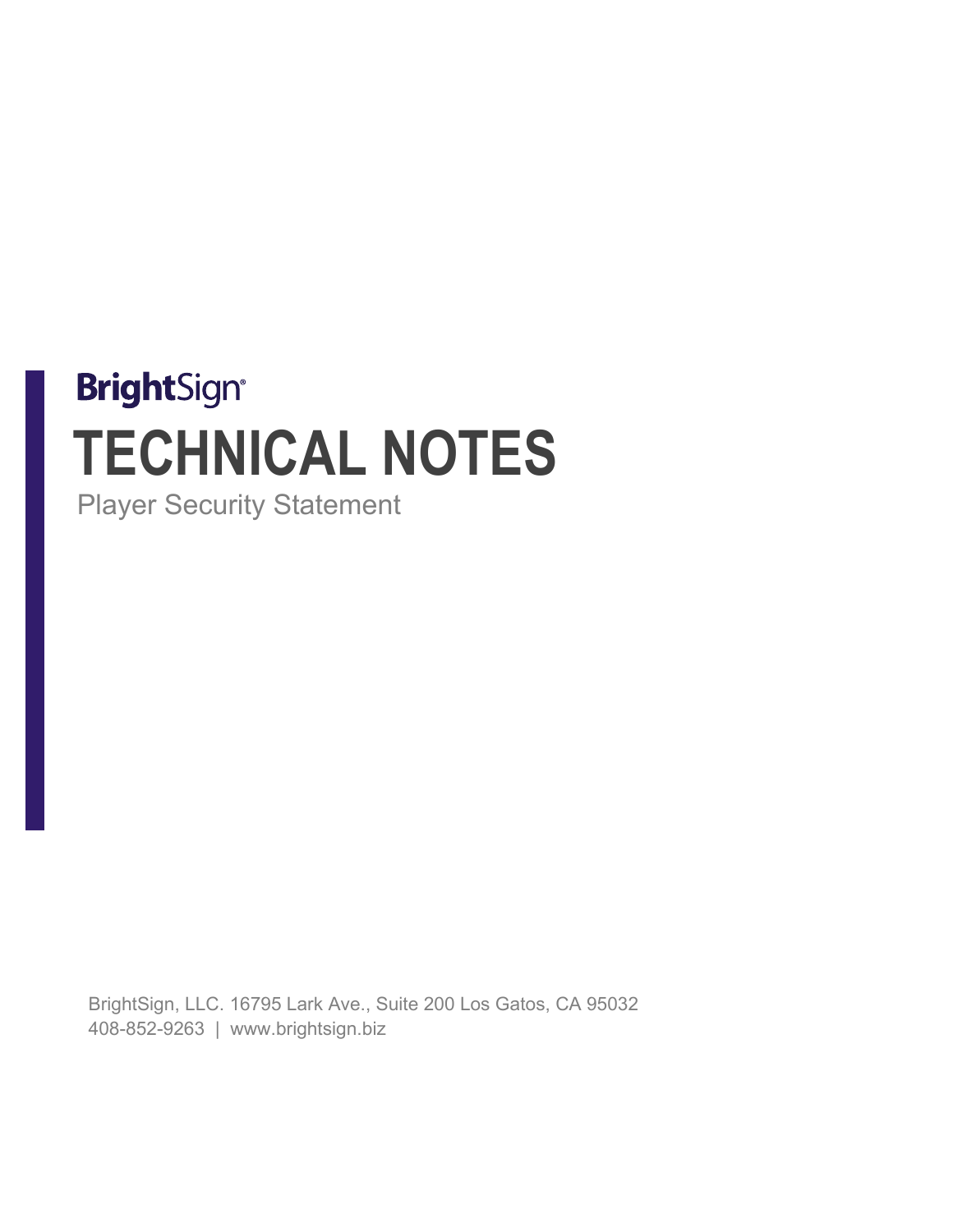## **INTRODUCTION**

The network settings of a BrightSign player are highly flexible and configurable. As a result, the integrity of a player is the direct result of the publishing and networking configuration settings specified during the player setup process. Some configurations are best for networks where security is of little importance, while other configurations give the player a significant amount of resilience to outside attacks.This tech note explains settings that affect the security of the player and outlines the steps for creating a high level or basic level of network security.

#### **Overview**

There are four optional features in the **BrightSign Unit Setup** window that affect the overall security of the player:

- A. **The Diagnostic Web Server**: The Diagnostic Web Server responds to requests sent to the IP address of the player, allowing a user who meets the username and password requirements to retrieve information about the player and send system commands to it (reboot, enter recovery mode, test video resolution, etc.).
- B. **Local Web Server**: The Local Web Server responds to requests sent to the IP address of the player at port 8080. By default, this option also enables the device webpage at port 8008, which can optionally be disabled by navigating to **File > Presentation Properties > Variables**. The device webpage allows users on the local network to alter User Variables, which are numerical values within the presentation that extend the interactive capabilities of a player.
- C. **Local File Networking**: Among the three networked methods for publishing content to a player, only Local File Networking can facilitate problems with network security. A player configured to use Simple File Networking or the BrightSign Network will send content update requests to a remote server based on internal conditions and intervals that are specified during the setup process: A player with one of these configurations will *not* respond to outside requests. A player that uses Local File Networking, on the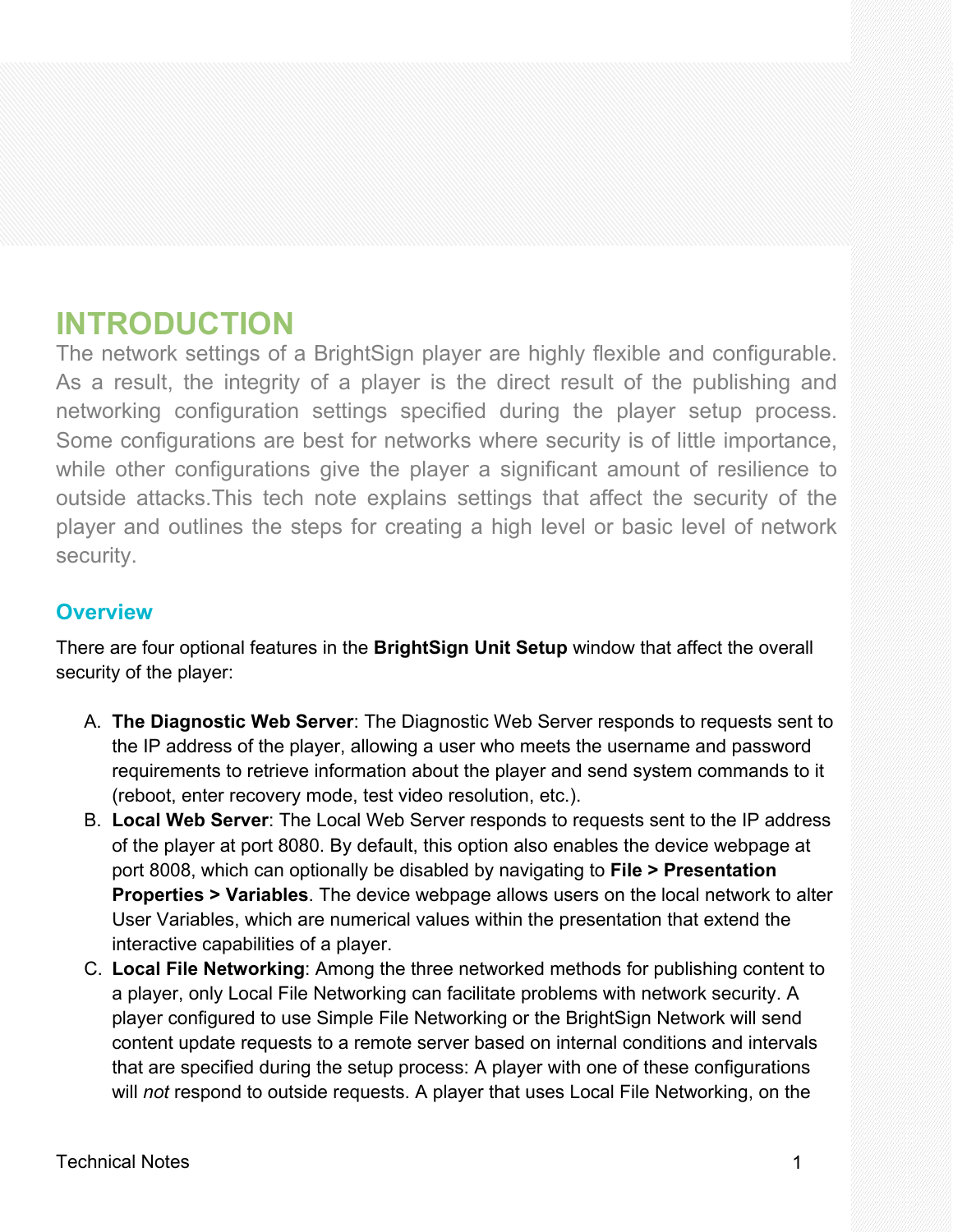other hand, is configured to respond to connection and content-update requests from local servers.

D. **Simple File Networking – Basic Authentication**: If you configure a player for Simple File Networking with user name and password authentication parameters, the player will use digest access authentication by default. This will prevent replay attacks and other attempts by third parties to read authentication packet data sent to the server. If you check the **Enable basic authentication** box, the player will send the user name and password as plaintext data. This option makes the player compatible with certain server authentication systems, but also makes intercepted packets very easy to read.

Other network settings that are configurable during the player setup process—such as proxy setup, wireless configuration, DHCP vs. manual IP—do not negatively affect the security of a player. **Note**: *For a full description of all the options in the Unit Setup window, please see the [BrightAuthor](http://support.brightsign.biz/entries/314526-brightsign-user-guides-troubleshooting)  [User Guide.](http://support.brightsign.biz/entries/314526-brightsign-user-guides-troubleshooting)*

|                                                                                                                                                                                                                                                   | <b>Unit Configuration</b>                                                                                                                                                                                                                               | <b>Logging</b>                                                                                                                                                                                                                                                                                                                 |
|---------------------------------------------------------------------------------------------------------------------------------------------------------------------------------------------------------------------------------------------------|---------------------------------------------------------------------------------------------------------------------------------------------------------------------------------------------------------------------------------------------------------|--------------------------------------------------------------------------------------------------------------------------------------------------------------------------------------------------------------------------------------------------------------------------------------------------------------------------------|
| <b>Name Specification</b><br>Name:<br><b>Description:</b><br><b>Customization:</b><br>Use name only<br>Append unit ID<br><b>Network Properties</b><br><b>Enable wireless</b><br>SSID:<br>Security key:                                            | I Enable diagnostic web server<br>Diagnostic Server Authentication (optional)<br>admin<br>User name:<br>----------<br>Password:<br>Б<br>T Enable local web server<br>Local Web Server Authentication (optional)<br>admin<br>User name:<br><br>Password: | Enable playback logging<br>↓ Enable event logging<br>$\vee$ Enable state logging<br>Enable diagnostic logging<br><b>Upload logs</b><br><b>√</b> On startup<br>At specific time each day<br>Upload time: $ 19 -  $ : 20 $\sim$<br>Relative URL for log handler (e.g. logbandler php)                                            |
| <b>Network Connection Priority</b><br>← Wired<br>÷ +<br>Wireless<br><b>Advanced Network Setup</b><br><b>PST: US Pacific Time</b><br>Time zone:<br>http://time.brightsignnetwork.com<br>Time server:<br><b>Firmware</b><br>Specify Firmware Update | Standalone<br><sup>O</sup> Networked with Local File Networking<br>Retworked with the BrightSign Network<br>Retworked with Simple File Networking                                                                                                       | <sup>O</sup> Networked with Simple File Networking<br>URL for web folder: (e.g., http://www.brightsign.com/files/)<br>http://www.brightsign.com/files<br>Content Check Frequency: Every 5 minutes<br>Simple File Networking Authentication (optional)<br>admin<br>User name:<br><br>Password:<br>T Enable basic authentication |

### **High Security**

Follow these steps during the BrightAuthor unit setup process to ensure the player has a high level of resilience to outside attacks.

1. **Disable the Diagnostic Web Server**: The password-authentication system for the Diagnostic Web Server is vulnerable to brute-force dictionary attacks. Access to the Diagnostic Web Server allows an intruder to copy, rename, and delete contents from the local storage, as well as reboot the player or force it into recovery mode.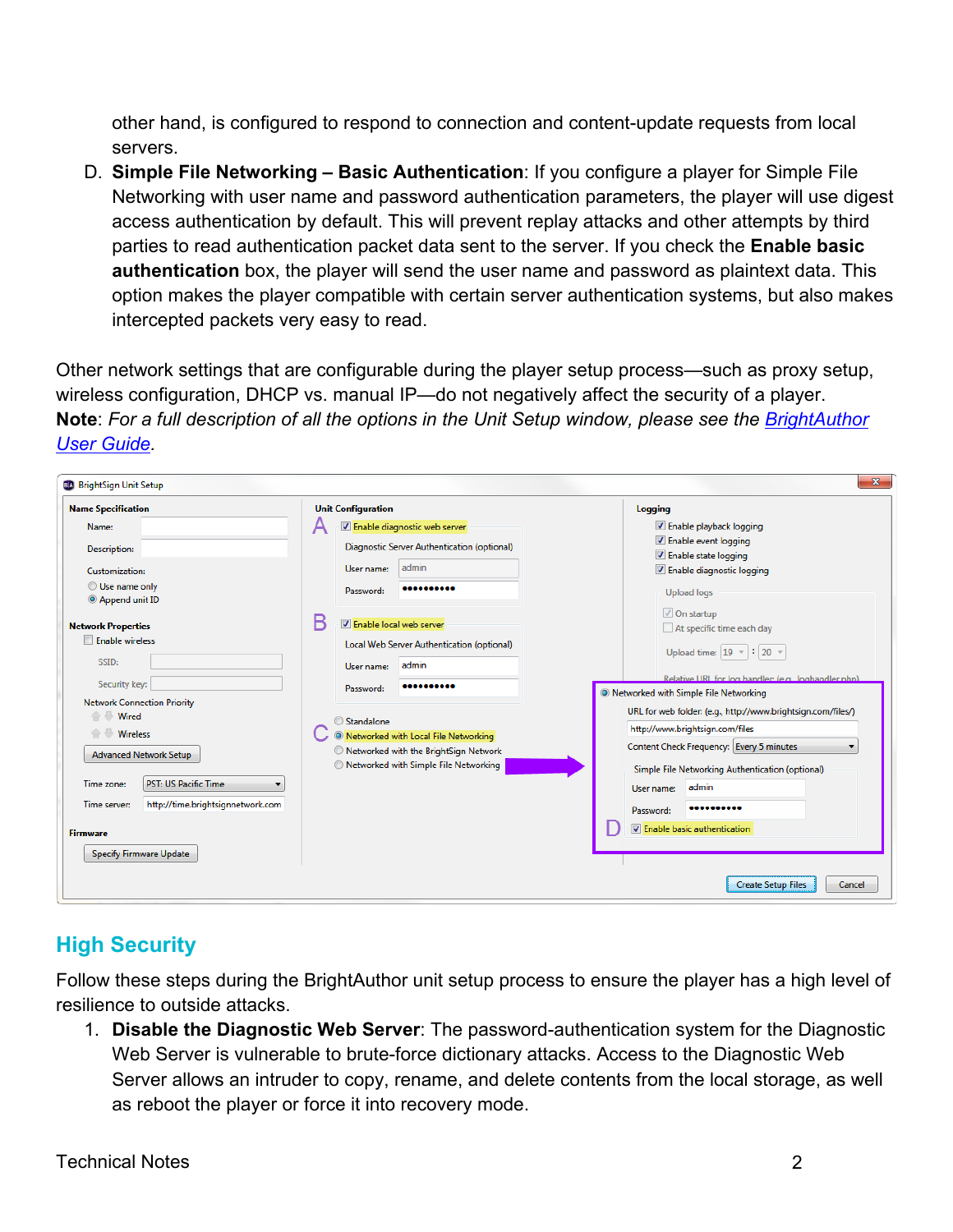- 2. **Enable the Local Web Server with password protection:** The authentication system for the Local Web Server is just as vulnerable to brute-force hacking as the Diagnostic Web Server, but the Local Web Server does not grant access to critical system processes.
- 3. **Do not use Local File Networking**: A player set up for Local File Networking will listen for scheduling and publishing commands from a PC running BrightAuthor on the local network. It may be possible for an attacker to use this responsiveness to gain access to system processes on the player. If you would like to publish presentations over the network, use the BrightSign Network or a Simple File Network instead.
- 4. **Do not enable basic authentication**: If you would like to securely publish content using Simple File Networking, make sure to use a server that is compatible with digest access authentication.

### **Basic Security**

Follow these steps during the BrightAuthor unit setup process to ensure the player has basic level of protection against outside attacks.

- 1. **Enable the Diagnostic Web Server with password protection**: Access to the Diagnostic Web Server allows you to copy, rename, and delete contents from the local storage, as well as reboot the player or force it into recovery mode. Enabling password protection for this feature gives the player at least a basic level of security.
- 2. **Do not use Local File Networking**: A player set up for Local File Networking will listen for scheduling and publishing commands from a PC running BrightAuthor on the local network. It may be possible for an attacker to use this responsiveness to gain access to system processes on the player. If you would like to publish presentations over the network, use the BrightSign Network or a Simple File Network instead.
- 3. **Do not enable basic authentication**: If you would like to securely publish content using Simple File Networking, make sure to use a server that is compatible with digest access authentication.

### **Test Environment: Low Security**

Follow these steps to create the most feature-rich player setup possible. We recommend this setup only if a player is in a test environment or if security is not a concern

- 1. **Enable the Diagnostic Web Server**: Without password protection, the Diagnostic Web Server will be accessible by anyone on the local network at the player IP address.
- 2. **Enable the Local Web Server**: Anyone on the local network will be able to access the device webpage at port 8008.
- 3. **Use Local File Networking**: You will be able to use BrightAuthor to publish presentations and update schedules on a player connected to the local network.
- 4. **Enable basic authentication**: If you are using Simple File Networking, you can enable basic authentication to have the player send the user name and password credentials to the server